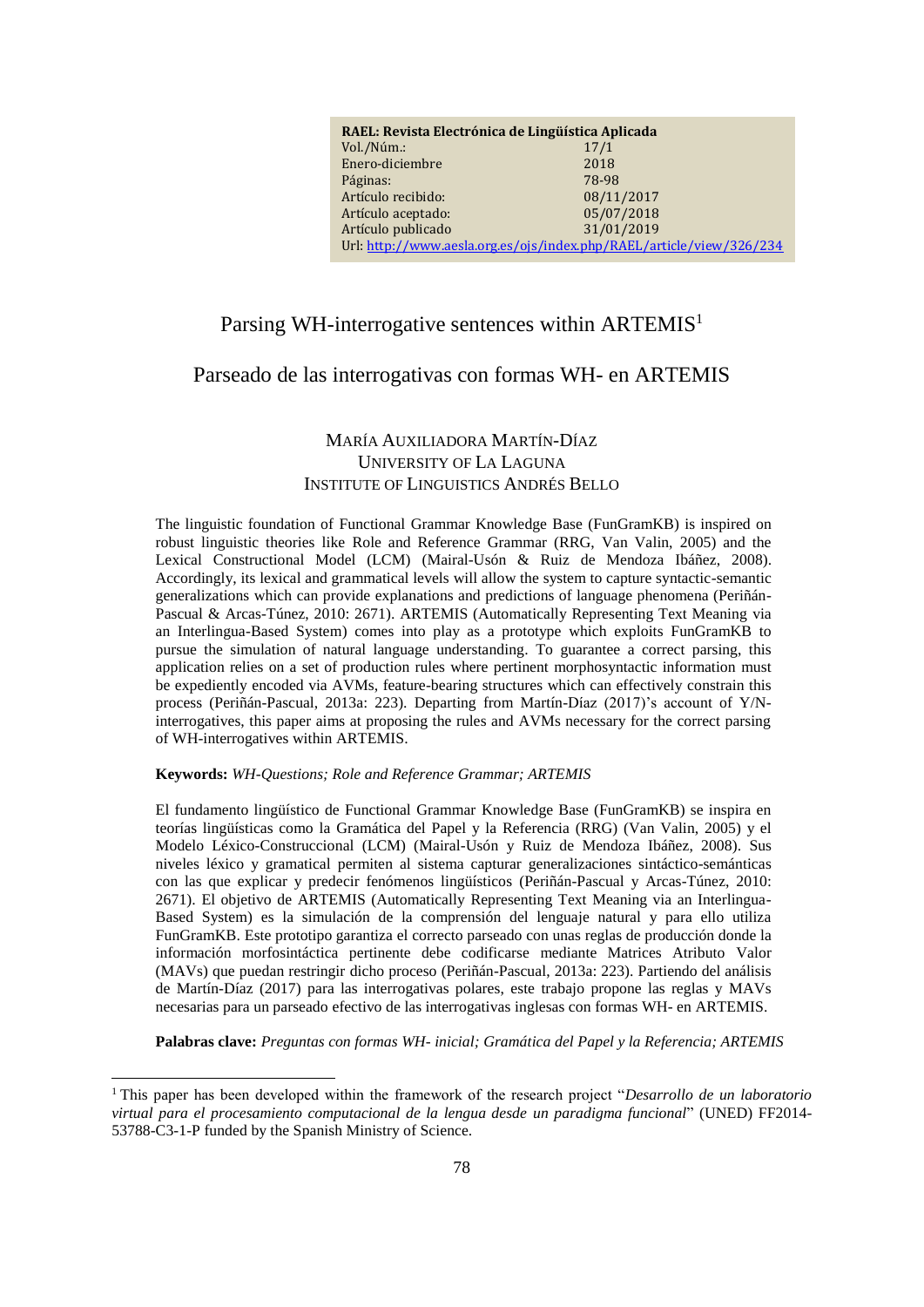### **1. INTRODUCTION**

-

Functional Grammar Knowledge Base (FunGramKB) is linguistically grounded in sound language theories like Role and Reference Grammar (RRG) (Van Valin, 2005) and the Lexical Constructional Model (LCM) (Mairal-Usón & Ruiz de Mendoza Ibáñez, 2008; Ruiz de Mendoza Ibáñez & Mairal-Usón, 2008). The close interrelation between these grammatical theories and FungramKB is evident in the design of ARTEMIS (Automatically Representing Text Meaning via an Interlingua-Based System"), an NLP system whose objective is the simulation of natural language understanding. ARTEMIS becomes a development of the syntax-to-semantics linking algorithm proposed in RRG and, by capturing syntactic-semantic generalizations, it is able to provide both explanations and predictions of language phenomena (Periñán-Pascual & Arcas Túnez, 2010; Periñán-Pascual, 2013a).

A summary of the tenets of importance for this analysis within RRG as well as the fundamentals followed by FunGramKB and ARTEMIS will be offered in this introduction. Section 2 will be devoted to considering a classical description of WH-Questions as the one propounded by Quirk, Greenbaum, Leech and Svartvik (1985: 806-838), together with a brief account of the English WH-words used in such structures. Section 3 will deal with the analysis of WH-Questions within RRG and Section 4 with the implementation of questions within ARTEMIS. Section 5, in turn, will specifically address the representation of the necessary production rules for an accurate parsing of English WH-interrogative structures within our NLP prototype, as well as a discussion of the nuts and bolts of devising an AVM (Attribute-Value Matrixes) for each of the WH-forms taking part in this type of interrogatives. <sup>2</sup> The conclusion in Section 6 will finally display the main achievements attained in this paper.

As a knowledge engineering tool specially designed for simulating natural language comprehension, FunGramKB can be described as an NLP artefact whose central spine grows along two independent yet interrelated modules. On one side we have the linguistic module, a knowledge repository integrated by two language specific constituents, the lexical and the grammatical levels. A knowledge repository comprising an ontology, a cognicon and an onomasticon occupies the other side, being thus a more abstract and universal module (Periñán-Pascual & Mairal-Usón, 2011).

ARTEMIS comes into play at this point as the NLP system which will use FunGramKB as a knowledge base for the automatic representation of natural language sentences. This prototype, theoretically grounded on a linguistic model like RRG has also been greatly influenced by the LCM, a cognitive-functional model. Although the original adoption of functional aspects like the syntax-semantics linking algorithm, the Logical Structures (LSs) and the Layered Structure of the Clause (LSC) proved useful for text meaning representation, it needed to be enriched with a deeper semantically oriented theory like the LCM which would provide FunGramKB with an enhanced semantic capacity (Periñán-Pascual, 2013a). ARTEMIS then involves a parsing process where the grammatical units and nodes in the LSC are processed in order to generate Conceptual Logical Structures (CLSs) where variables directly relate to the conceptual information stored in FunGramKB (Periñán-Pascual & Arcas

<sup>&</sup>lt;sup>2</sup> See section 4 below for a detailed description of these AVMs, as well as a description of the corresponding lexical rules.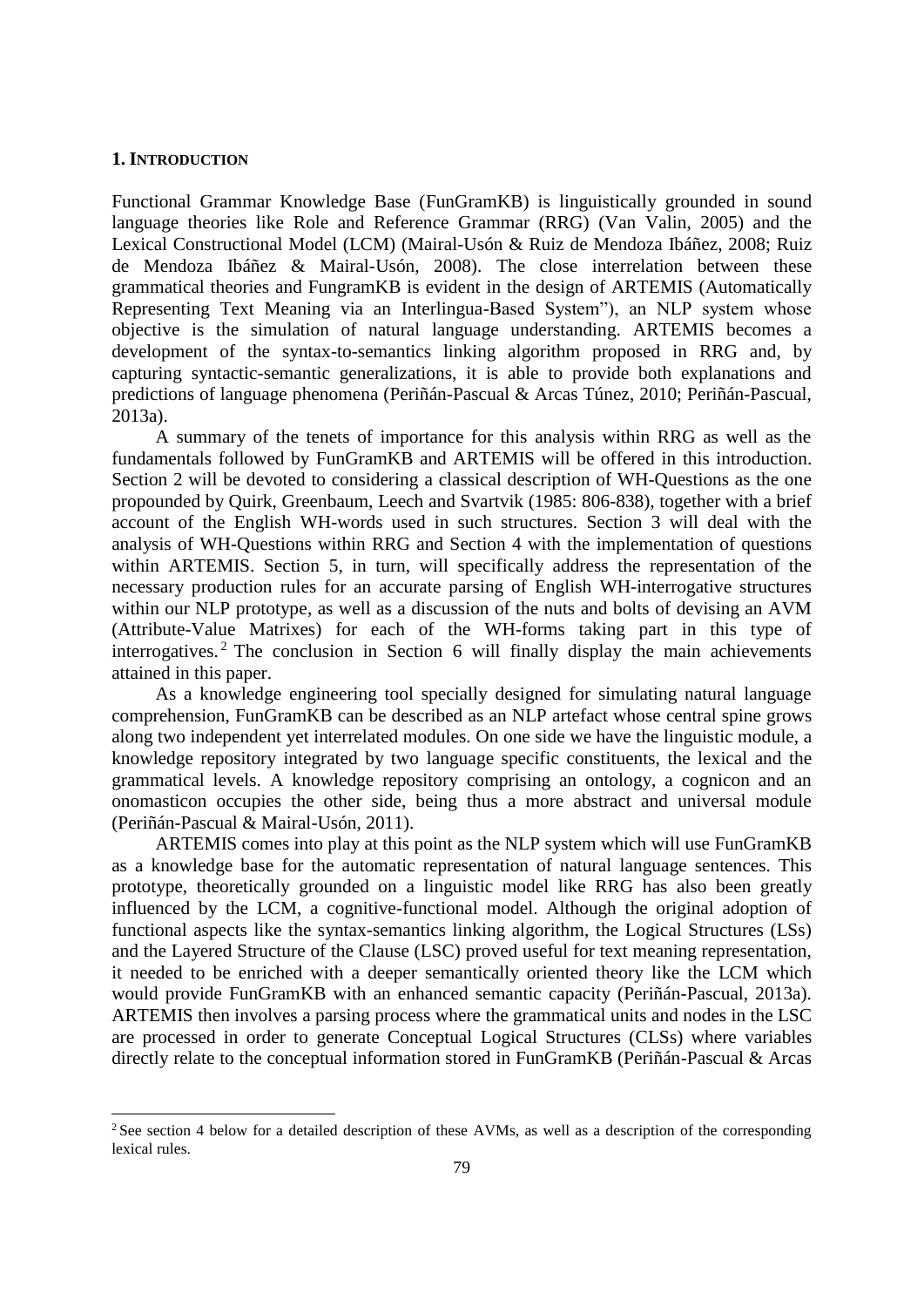Túnez, 2014). <sup>3</sup> This conceptual shift from LSs to CLSs facilitates the mapping into a COREL scheme, a formalized structure whose metalanguage is more adequate from a computational viewpoint and can be more easily interpreted by an automated reasoner. 4

The following example taken from (Periñán-Pascual & Arcas Túnez, 2014) can help us to illustrate this conceptual shift from LSs to CLSs:

(1) Peter broke the glass.

RRG Logical structure: (2)  $\lt_{\text{IF}}^{\text{DEC}} \lt_{\text{INS}}^{\text{PAST}} \lt_{\text{ASP}}^{\text{PERT}} \lt \text{[do'}$  (Peter, Ø)] CAUSE [BECOME **broken'** (glass)]>>>>

FunGramKB CLS:

 $(3)$   $\lt_{\text{IF}}^{\text{DEC}}$   $\lt_{\text{INS}}^{\text{PAST}}$   $\lt_{\text{ASP}}^{\text{PERF}}$   $\lt_{\text{CONSTR-L1}}^{\text{KER2}}$   $\lt_{\text{I}}^{\text{CACC}}$  [+BREAK\_00 (%PETER\_00-Theme, \$GLASS\_00-Referent)]]>>>>

As can be seen, the RRG logical structure corresponds to a causative accomplishment in which variables are instantiated by predicates like *glass* and *Peter*, or primitives like **broken'**. In the CLS, on the other hand, these variables are saturated by ontological concepts like \$GLASS\_00 and %PETER\_00 to which a thematic role in the corresponding thematic frame of +BREAK\_00 is assigned.<sup>5</sup> That is, %PETER\_00 becomes the Theme and \$GLASS\_00 the Referent of the event +BREAK\_00. The cognitive situation described in this CLS also includes a CONSTR-L1 operator, which marks a Kernel 2 argumental construction, and an AKT operator which characterizes its *Aktionsart* as a causative accomplishment (see Periñán-Pascual, 2013a, and Periñán-Pascual & Arcas-Túnez, 2014 for a detailed description of how this CONSTR-L1 operator will consequently have a corresponding node in the enhanced LSC).

Even though the semantic representation has been conceptually enhanced in the CLS, it still needs some computational refining if we want to reach a deep level of comprehension in our syntactic parser. This refinement is achieved in ARTEMIS by translating the CLS into a COREL scheme, as the following example retrieved from Periñán-Pascual and Arcas-Túnez (2014), and Cortés-Rodríguez and Mairal-Usón (2016) shows:

(4)  $+(e1: +DAMAGE_00)$  (x1: %PETER 00)Theme (x2: \$GLASS 00)Referent (f1: (e2:+SPLIT\_00 (x1)Theme (x2)Referent))Result) 'Peter damaged the glass into pieces'

In ARTEMIS, the COREL-scheme Builder and the CLS Constructor, together with a Grammar Development Environment (GDE) constitute the central components of a modular system. The GDE module stores a catalogue of Attribute-Value Matrixes (AVMs) and a set of production rules (lexical, constructional and syntactic) necessary to build a feature-based grammar able to constrain the parsing process (Periñán-Pascual, 2013a). A feature unification

<sup>3</sup> A CLS is an enriched version of an RRG's Logical Structure (LS).

<sup>4</sup> COREL (COnceptual REpresentation Language).

<sup>5</sup> FunGramKB's ontology distinguishes three levels of knowledge: a core level where pivotal basic concepts are headed by '+'; a higher universal level where metaconcepts (preceded by a hash-tag #) "can facilitate ontological interoperatibility"; and a lower particular level where terminal concepts identified with a \$-symbol "can grant immediate applicability" (Periñán-Pascual, 2013b).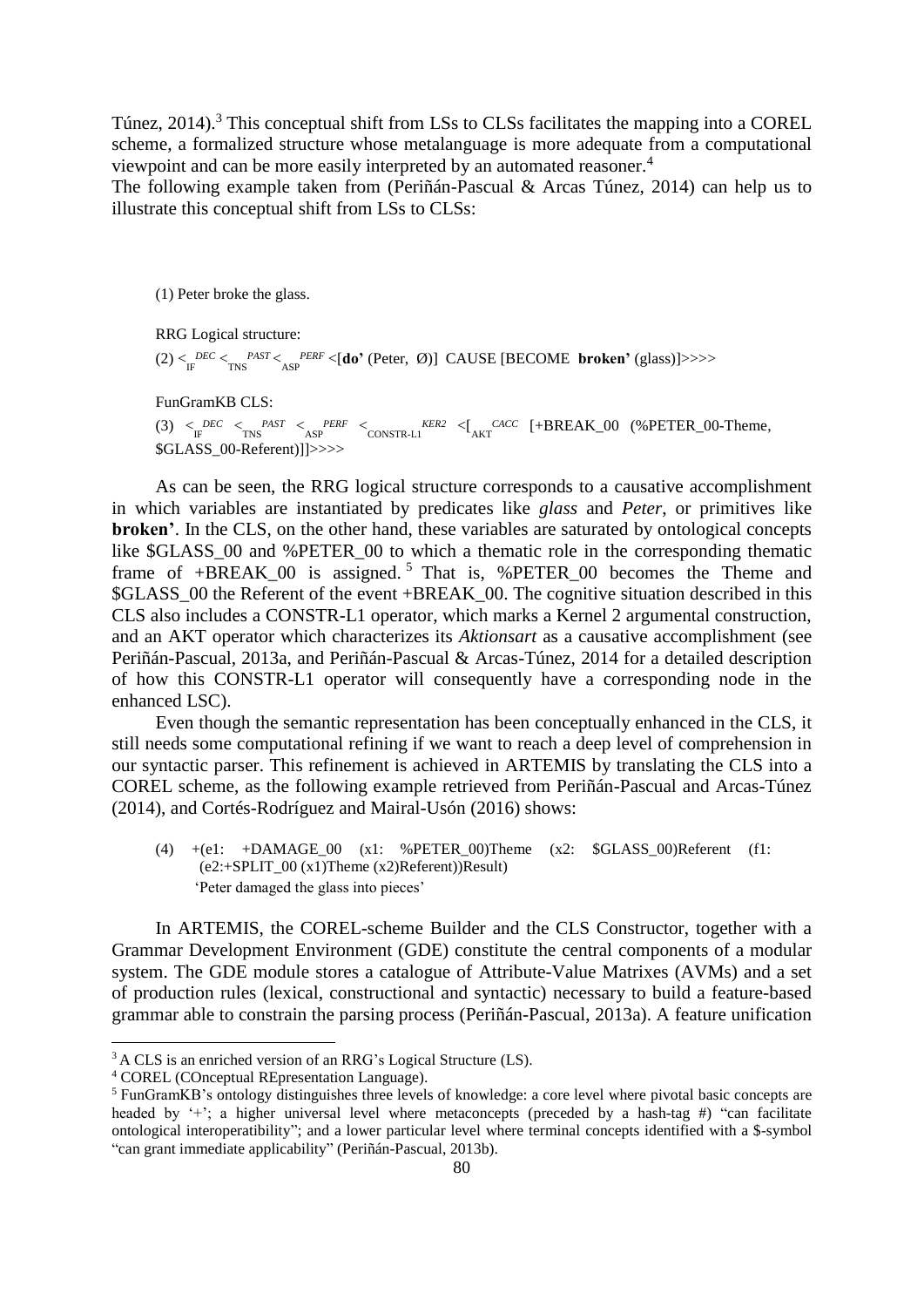process relates these two constructs of the GDE and demands the use of such AVMS as nonatomic meaning-bearing devices that come to replace RRG's operator projection. Besides, as Cortés-Rodríguez & Mairal-Usón (2016: 102) claim "unification processes require for grammatical features to be encoded not only in the layer which they modify, but in all the nodes dominated by such a layer down to the lexical token which is the formal expression of the operator concerned".

Feature Unification involves the percolation from such a lexical token to the node over which the Operator has scope. In the case of the AVM for the interrogative CORE, the attribute *Illoc* (for illocutionary force) always appears encoded in the first constituent of the CORE (the first auxiliary verb or the lexical predicate if there are no auxiliaries), even though the percolation process<sup>6</sup> will finally occur in the layer over which this operator has scope, the Clause level. See Fig.  $1^7$  below for an illustration of this unification process in a YNQ.<sup>8</sup>

We deal here with WH-interrogative structures and, apart from providing their corresponding syntactic rules for a correct parsing to be done in ARTEMIS, which includes highlighting the importance of the presence of WH-forms in RRG's PreCore Slot, we also have to encode the vital information conveyed by RRG grammatical operators like illocutionary force, modality and/or status.<sup>9</sup> Likewise, AVMs for the different WH-forms presenting these structures should be also accounted since the features lodged in them will constrain the phrase structure rules of our interrogatives, as will be also shown in Section 4 below.



*Fig. 1: Feature Unification Path of Illocutionary Force Attribute*

<sup>6</sup> Or Feature-Unification Path in Cortés-Rodríguez and Mairal-Usón (2016)

<sup>7</sup> This figure has been adapted from Fig. 13 in Cortés-Rodríguez and Mairal-Usón (2016). In it, the L1- CONSTR node has been incorporated to the LSC.

<sup>8</sup> Abbreviation for Yes-No questions. See Martín-Díaz (2017) for a full treatment of these interrogative structures in ARTEMIS.

<sup>&</sup>lt;sup>9</sup> See section 4 below for a detailed description of this important slot in these WH-interrogative structures.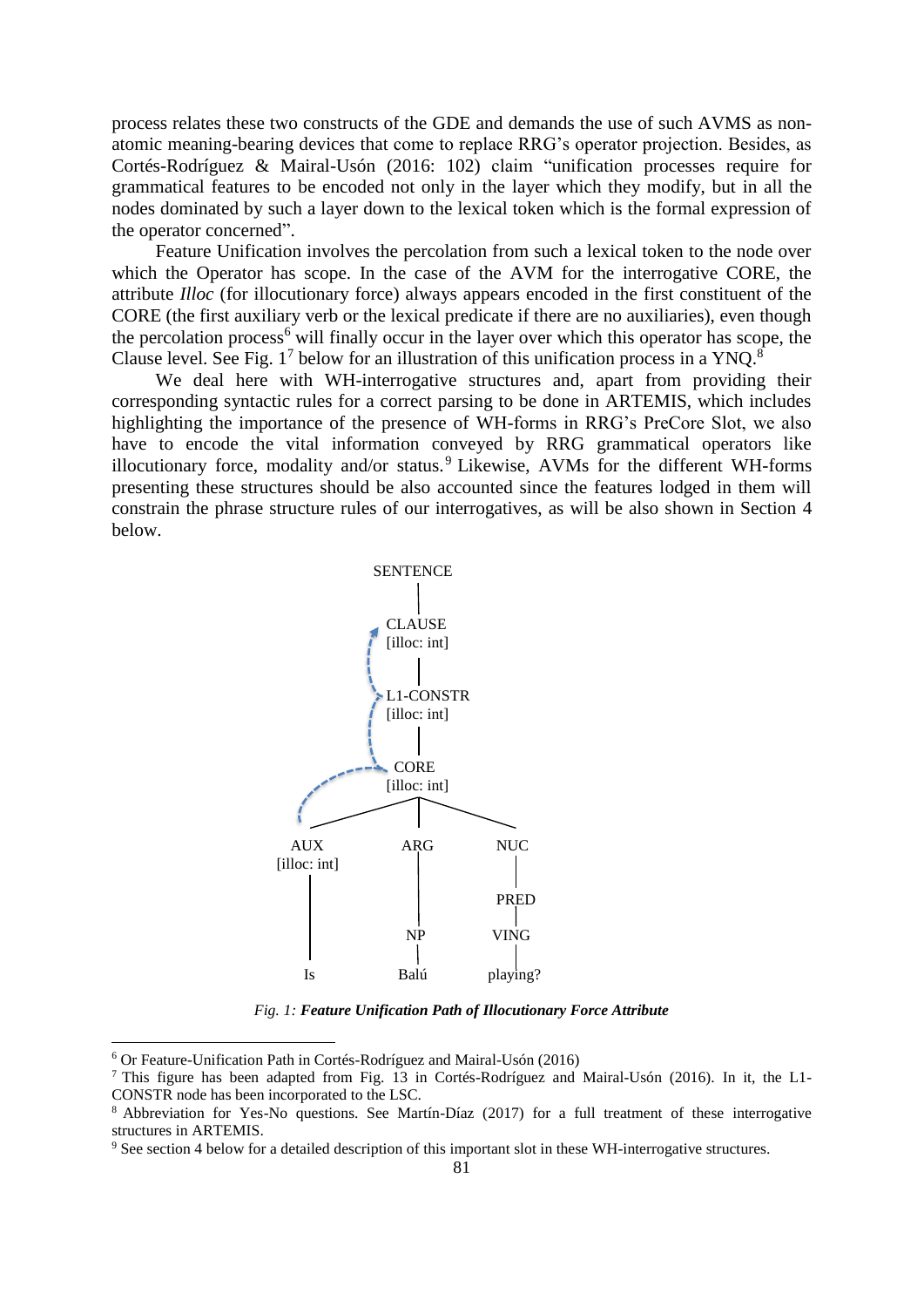#### **2. WH-INTERROGATIVES: WH-WORDS, AUXILIARIES, MODALS AND OPERATORS**

The category of WH-Questions stands out as one of the largest categories of interrogative structures in English. Their analysis is based on a traditional classification of questions proposed by Quirk et al. (1985: 806-825).<sup>10</sup> Out of the three fundamental aspects highlighted by these authors in the formation of WH-Questions, two (the inversion of the syntactic order and the use of primary/modal auxiliaries) have already been described in Martín-Díaz (2017), where on accounting for the parsing of Yes-No Questions within ARTEMIS, a review of this type of interrogatives is offered.

Nevertheless, an important caveat is due with respect to this prototypical interrogative word order. According to Quirk et al., in WH-interrogative clauses the Subject-Operator (S-O) inversion occurs except where the WH-word is itself the subject (1985: 725). This fact will necessarily have to have an impact on the design of the corresponding production rules for WH-interrogatives in the GDE.

- (5) *What have* (O) *you* (S) *seen today?*
- (6) *What* (S) *has* (O) *kept you so long?*

The third fundamental aspect underlined by Quirk et al. (1985) in relation to these interrogatives involves the analysis of the WH-element, a segment which a prototype like ARTEMIS will certainly have to control in order to produce an effective parsing. WHstructures include WH-words like *which*, *when*, *why*, *where*, *what*, *who*, *whose*, *whom*, and *how*. Through their use in initial position we can ask for the identification of the subject, object, complement, or adverbial of a sentence (Quirk et al., 1985: 77). Therefore the grammatical category of these WH-words can be of a very different kind:<sup>11</sup>

1) Pronoun (*Who are you?*) 2) Time adverb (*When do they ….?*) 3) Modifying adverb (*How old are you?*) 4) Determiner (*Which cup is yours?*) 5) Adjective (*How do you feel?*)

### **3. RRG'S INTERROGATIVES**

Since FunGramKB and therefore ARTEMIS are based on RRG as a fundamental grammatical model, some matters on how this grammar handles WH-Questions in general and WH-forms (word or phrases) need considering.

In RRG, the PreCore slot (PrCS) in the constituent analysis of sentences is the place typically occupied by question-words in languages in which they do not appear in situ (see the tree in Fig. 2 below for an illustration of the interrogative *What did you buy in that shop?*).

 $10$  For details, see Quirk et al. (1985: 825 ff.).

 $11$  As we will see below, considerations like these imply introducing modifications in ARTEMIS, basically because new tags and new tokens will need to be registered in the POS section (Parts of Speech) and new AVMs will have to be designed for new categories and attributes.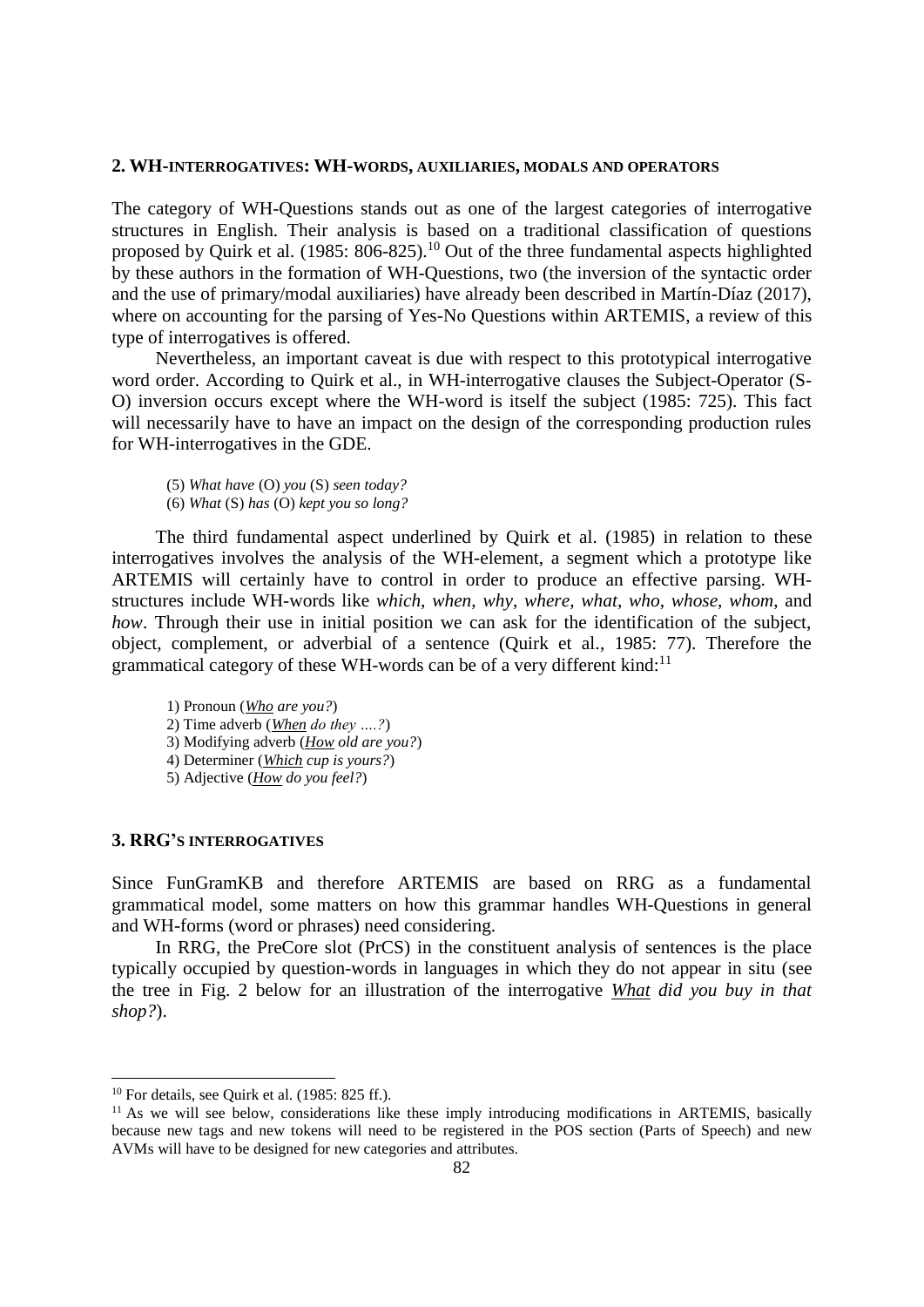

Perhaps the most important language specific qualification of Van Valin's syntactic template selection principle has to do with interrogative structures like these where the presence of a WH-syntactic argument in the PrCS implies a reduction in the number of core slots. <sup>12</sup> This principle explains the diminution of CORE arguments in 7b (with a semantic argument in the PrCS) and not in 7c (whose PrCS is not an argument of the CORE but an adjunct) below, and also in the most basic frames for WH-Questions in ARTEMIS, as will be seen in the following section:

(7)

-

a) *She* (CORE ARG) *wrote me* (CORE ARG) *a poem* (CORE ARG) *yesterday* (ADJ) → 3 CORE ARGUMENTS.

- b) *Who* (ARG in PrCS) *wrote me* (CORE ARG) *a poem* (CORE ARG) *yesterday* (ADJ)? → 2 CORE ARGUMENTS.
- c) *When* (ADJ in PrCS) *did she* (CORE ARG) *write me* (CORE ARG) *a poem* (CORE ARG)? 3 CORE ARGUMENTS.

Besides, in the interpretation of RRG syntactic categories Van Valin (2005) introduces some important variations to the ones originally described in both Van Valin and LaPolla (1997) and Van Valin (2005). He propounds Referential Phrases (RPs) and Modifier Phrases (MPs) as two types of constituents more functionally and typologically valid. In keeping with this proposal Cortés-Rodríguez (2016b) discusses the rules for the syntactic parsing of RRG's phrasal constituents and offers a description of how the layered structure assigned to NPs can now adapt to what we may call the Layered Structure of Referential Phrases (LSRP).

We raise this issue at this point because in line with the previous proposals we will analyse the fronted-constituent (WH-words or WH-phrases) of our WHQs as part of the above mentioned LSRP and as arguments in the PrCS, an extracore slot which as explained later on in section 4 has been relabeled PreC-L1 position.

#### **4. THE IMPLEMENTATION OF ENGLISH WH-QUESTIONS IN ARTEMIS**

In the unification process that relates the two constituents in the GDE, ARTEMIS will need,

<sup>&</sup>lt;sup>12</sup> "The occurrence of a syntactic argument in the PrCS reduces the number of core slots by 1" (Van Valin  $\&$ LaPolla, 1997: 174).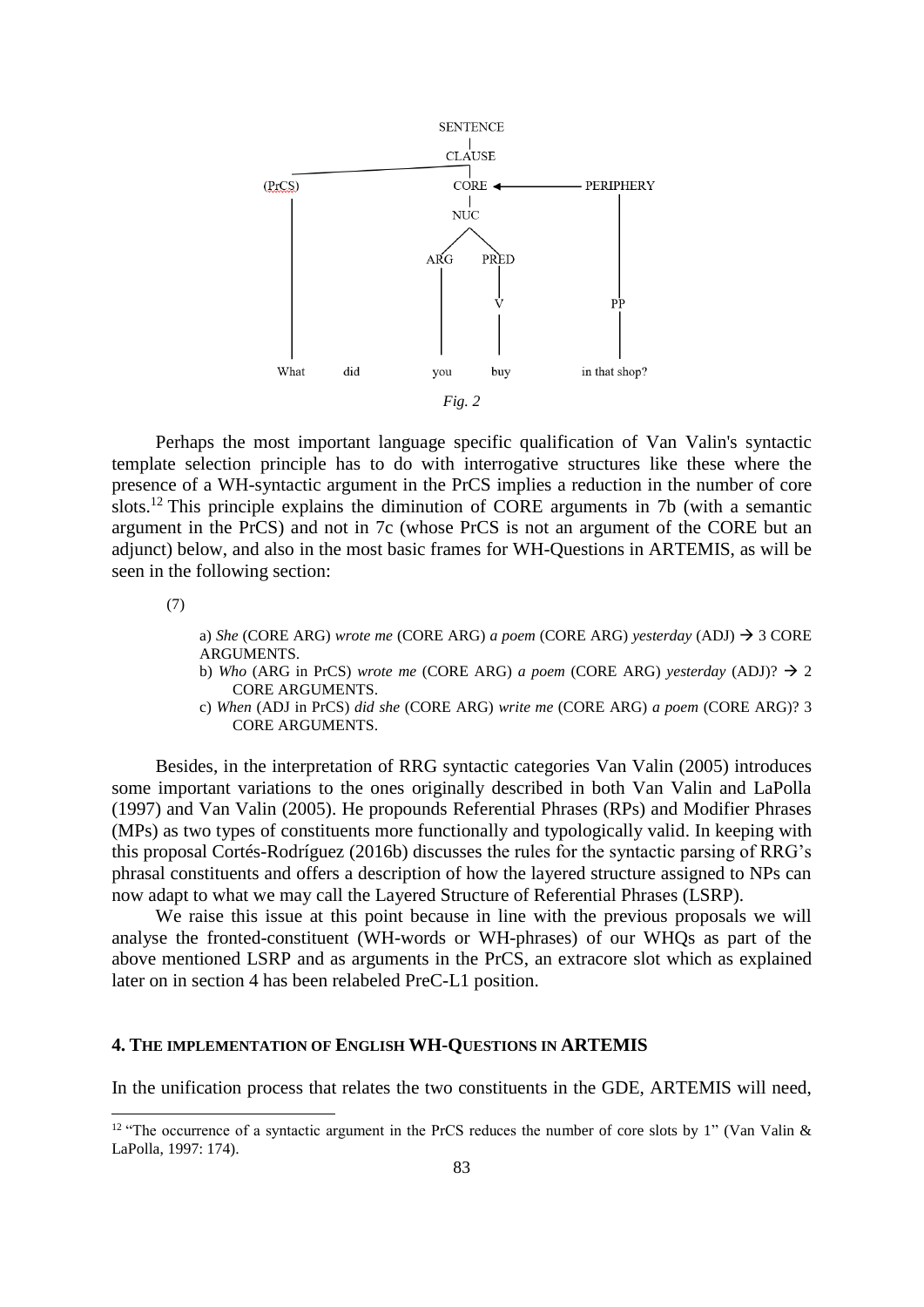as explained in the previous section, the syntactic rules indispensable for the parsing of WHQs and, on the other hand, the spelling out of the relevant AVMs that will guarantee their correct parsing<sup>13</sup>.

Basically, WHQs inherit from YNQs the codification for their syntactic rules in the GDE (Martín-Díaz, 2017). However, the introduction of a CONSTR-L1 node in Periñán-Pascual and Arcas-Túnez (2014: 171-175) in order to distinguish kernel from non-kernel constructions has implied the redefinition of RRG's PrCS as a Preconstruction-L1 position (PreC-L1 node in Cortés Rodríguez, 2016b). It is important to highlight this circumstance for two reasons: firstly, because of the consequences the presence of this WH-fronted component can have in the subsequent CORE-frame (see RRG's syntactic template selection principle mentioned in the previous section); secondly, because it is precisely in this PreC-L1 position where the WH-component (word or phrase) of our WHQs is located (see Fig. 3 below for an illustration).

Cortés-Rodríguez (2016b) becomes crucial for a correct parsing of English WHQs within ARTEMIS because on discussing about the rules for the syntactic parsing of RRG's phrasal constituents he expands the layered structure of PP (Prepositional Phrases), RPs (Referential Phrases) and MP (Modifier Phrases). As constituents of the PreC-L1 slot of our interrogative structures, we also need a correct spelling out of the syntactic rules for our WHwords or phrases in the GDE. To begin with, such rules prompt for certain adjustments in ARTEMIS, like for example:

- 1) The introduction of a new token for the category PROI (interrogative pronoun) in the Parts of Speech (POS). This tag includes *what, which, who, whom*, but lacks the token *whose*.
- 2) The category ADVI (interrogative adverb) is empty and the tokens *where, when, how* and *why* need to be included.
- 3) A tag for a new category DETI (interrogative determiner) needs to be registered in order to include tokens like *whose, what* and *which*.



<sup>&</sup>lt;sup>13</sup> The tag used in the initial design of the GDE for a WH-Question is SBARQ, but for the sake of clarity here we propose to change it for WHQ. Likewise, we have already proposed to replace with YNQ the SQ-tag used in ARTEMIS for YES/NO questions (Martín-Díaz, 2017).

-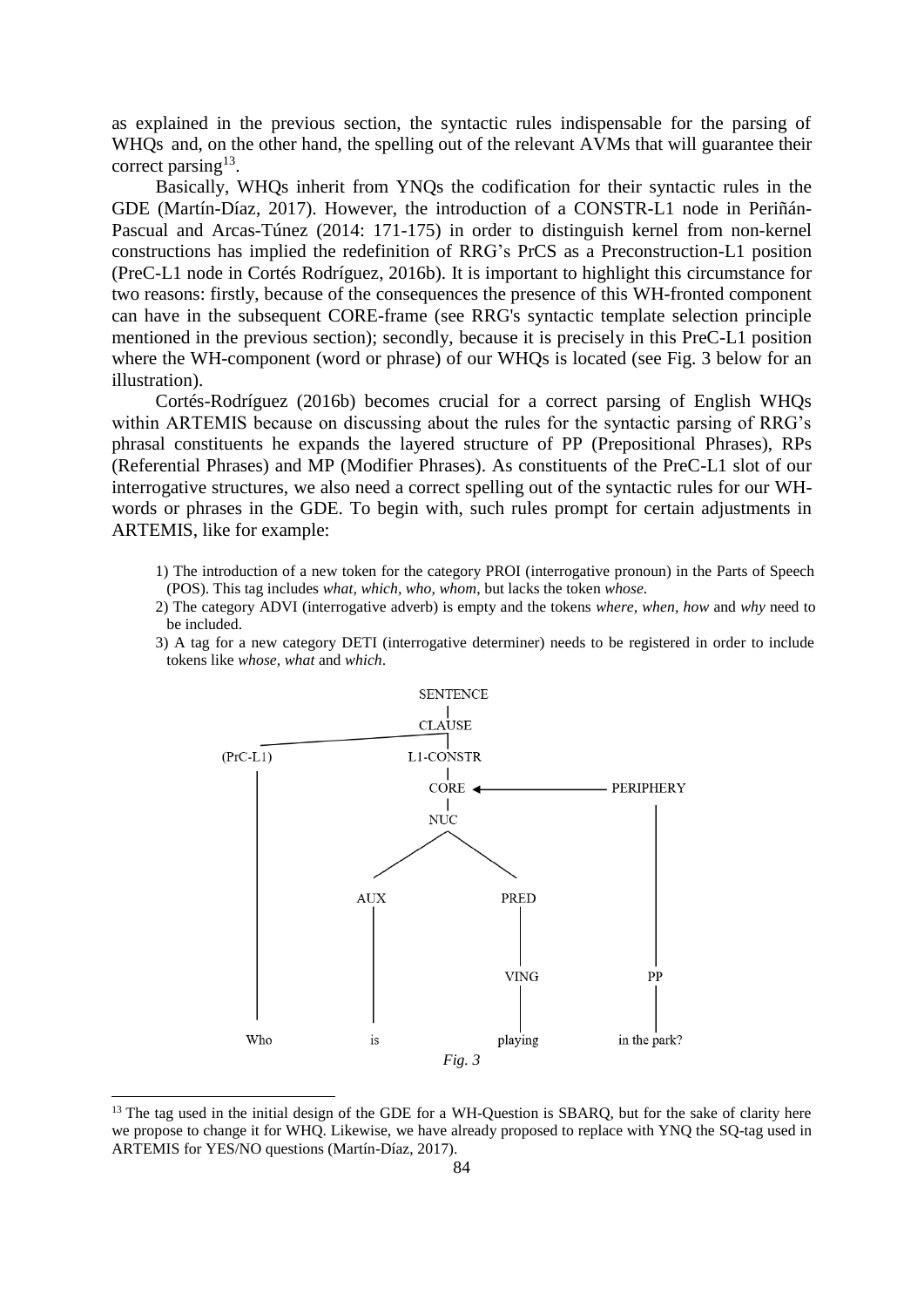Subsequently, new AVMs for these new categories must be codified and some new attributes (i.e., case and animacy) and values (i.e., genitive, objective and subjective; and nonpersonal and personal) will have to be introduced too:

New AVMs for Categories and Attributes:

- (8) <Category type="PROI" > <Attribute ID>="Animacy"/> <Attribute ID>="Case"/> <Attribute ID>="Illoc"/> <Attribute ID>="Reference"/> <Attribute ID>="Role"/> <Category>
- (9) <Category type="ADVI" > <Attribute ID>="Illoc"/> <Attribute ID>="Role"/> <Category>
- $(10)$  < Category type="DETI" > <Attribute ID>="Case"/> <Attribute ID>="Illoc"/> <Attribute ID>="Reference"/> <Attribute ID>="Role"/> <Category>
	- $(11)$  <Attribute ID="Case" obl="\*" num="1"> <Value Tag="genitive">gen <Value Tag="objective">obj <Value Tag="subjective">subj </Value> </Attribute>
- (12) <Attribute ID="animacy" obl="\*" num="1"> <Value Tag="nonpersonal">nonp <Value Tag="personal">personal </Value> </Attribute>

Lexical rules:<sup>14</sup>

<u>.</u>

(13) PROI's Lexical rules

- WHAT [Animacy=personal | nonp, Case=null, Illoc:int, reference=indef, role=Referent | Theme] *What are you writing?*; *What's her husband? A film director* (371)
- WHICH [Animacy:personal | nonp, Case=null, Illoc:int, reference:def, role=Referent | Theme] *Which is your favourite conductor? (Von Karajan or Stokowsky)*; *Which do you prefer? (Classical or popular music)* (371)
- WHO [Animacy=personal, Case=obj<sup>15</sup> | subj, Illoc=int, reference=indef, role=Agent | Beneficiary ︱Company ︱Goal︱Referent︱Theme]

*Who gave you the present?*; *Who has any money?* 

WHOM [Animacy:personal, Case=obj, Illoc:int, reference:indef, role=Beneficiary | Company |

<sup>&</sup>lt;sup>14</sup> The numbers in brackets following the examples that illustrate these lexical rules correspond to the page numbers of Quirk et al. (1985) from where these have been retrieved.

<sup>15</sup> Even though Quirk et al. (1985: 370) point out that in objective use *who* is informal and *whom* is formal, they admit that as a prepositional phrase "both *who* and *whom* can take initial position, leaving the preposition at the end of the clause", as in the example *Who(m) is she working for?*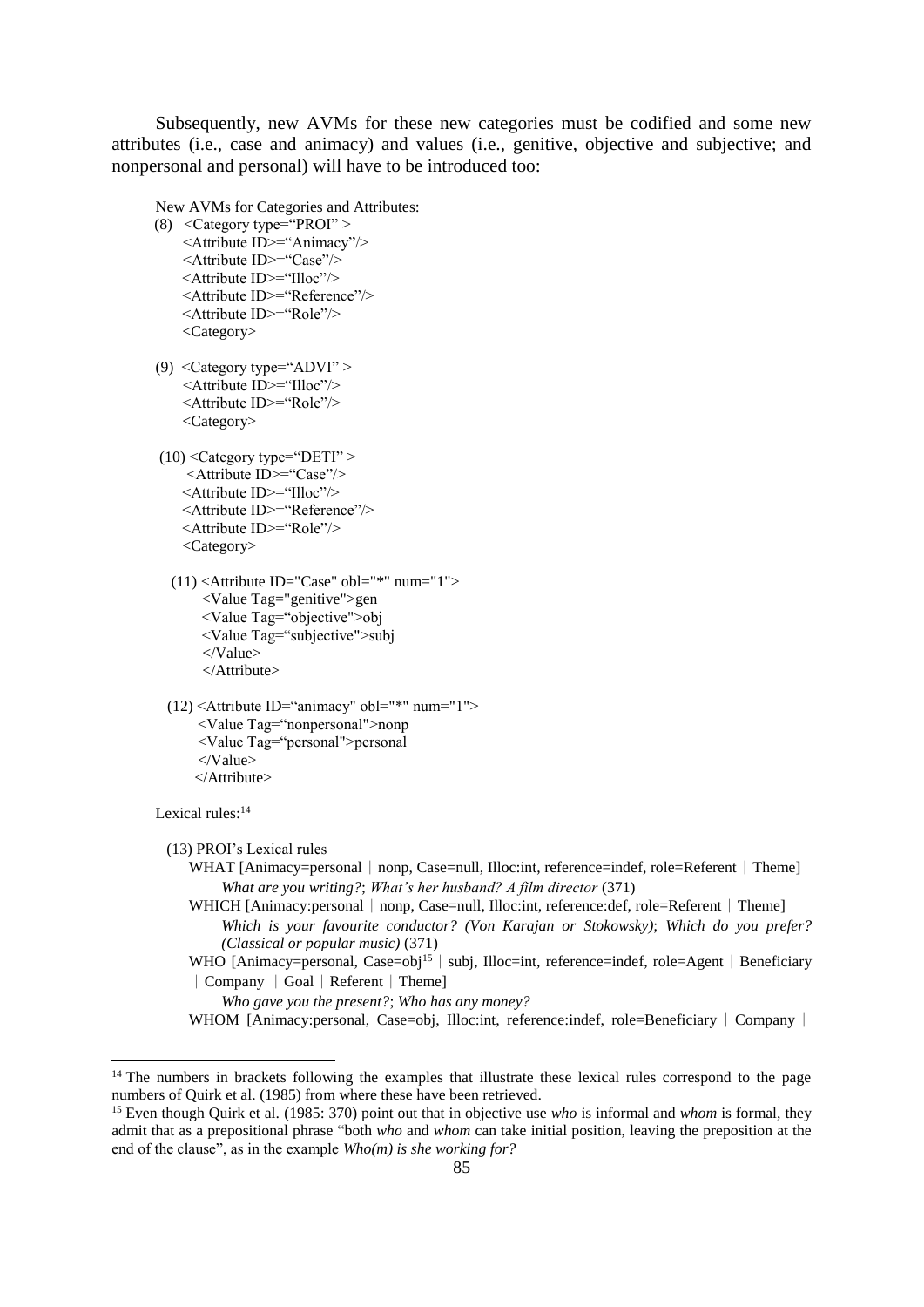| Goal   Referent]                                                                               |
|------------------------------------------------------------------------------------------------|
| Who(m) did you give the present to? (818 footnote d)                                           |
| WHOSE [Animacy: personal, Case=gen, Illoc: int, reference: indef, role=Theme]                  |
| Whose is this jacket?                                                                          |
|                                                                                                |
| (14) ADVI's Lexical rules:                                                                     |
| WHERE [illoc:int, role=Goal   Location   Origin   Position   Scene]                            |
| Where shall I put the glasses?                                                                 |
| WHEN [illoc:int, role= Duration   Frequency   Time]                                            |
| When do they meet?                                                                             |
| HOW [illoc:int, role=Attribute   Company   Condition   Frequency   Instrument   Manner         |
| Means   Quantity   Reason   Result   Speed]                                                    |
| How did you mend it?; How did you like her?; How did it go?                                    |
| WHY [illoc:int, role=Purpose   Reason]                                                         |
| Why are they always complaining?                                                               |
| (15) DETI's Lexical rules                                                                      |
| WHAT [Case=null, Animacy=personal   nonp, Illoc:int, reference=indef, role=Goal   Instrument   |
| Means   Referent   Theme]                                                                      |
| What conductor do you like best?; What newspaper do you read? (369)                            |
| WHICH [Case=null, Animacy: personal   nonp, Illoc: int, reference: def, role=Goal   Instrument |
| Means   Referent   Theme                                                                       |
| Which conductor do you like best? (Von Karajan or Stokowsky); Which newspaper do you           |
| read?(The Times or The Guardian) (369)                                                         |
| WHOSE [Case=gen, Animacy:personal, Illoc:int, reference:indef, role=Theme]                     |
| Whose jacket is this?                                                                          |

In this line, once these categories have been either newly devised or adjusted in order to be able to obtain an accurate encoding of the interrogative PrC-L1-constituent, we consider that the tags ADVI, DETI and PROI (for interrogative adverb, determiner and pronoun, respectively) in ARTEMIS should be introduced in the parsing rules for these fronted WHforms. Such constituents consist in  $NPs^{16}$ , now referred to as  $RPs$  (i.e., our WH-words) that could be regarded as belonging to the two types cited in Cortés-Rodríguez (2016b: 97), "those that lack an internal layering, as happens with Pronouns when they appear alone and with Proper nouns, and the more complex ones, those in which it is necessary to distinguish three types of daughter nodes: the CORE- RP, the RPIP and the PER-RP".<sup>17</sup>

These RPs can be made up of a WH-word as a single nucleus  $(NUC-RP)^{18}$ , that is, a PROI as in the sentence

(16) *Who came yesterday?*

or an ADVI as in the following example:

(17) *Where did you go?*

The nucleus of this fronted component can also be a non-predicative preposition<sup>19</sup>, as in

<sup>16</sup> Van Valin & LaPolla (1997: 75).

<sup>&</sup>lt;sup>17</sup> CORE- RP stands for the CORE of the RP; RPIP stands for Initial Position of the RP; and PER-RP stands for Periphery of the RP.

<sup>&</sup>lt;sup>18</sup> Nucleus of the RP.

<sup>&</sup>lt;sup>19</sup> When the preposition is predicative, the PP is part of the Periphery (i.e., it is not a core argument, but an optional modifier of the core) and therefore when in initial position it occupies the slot of the Left Detached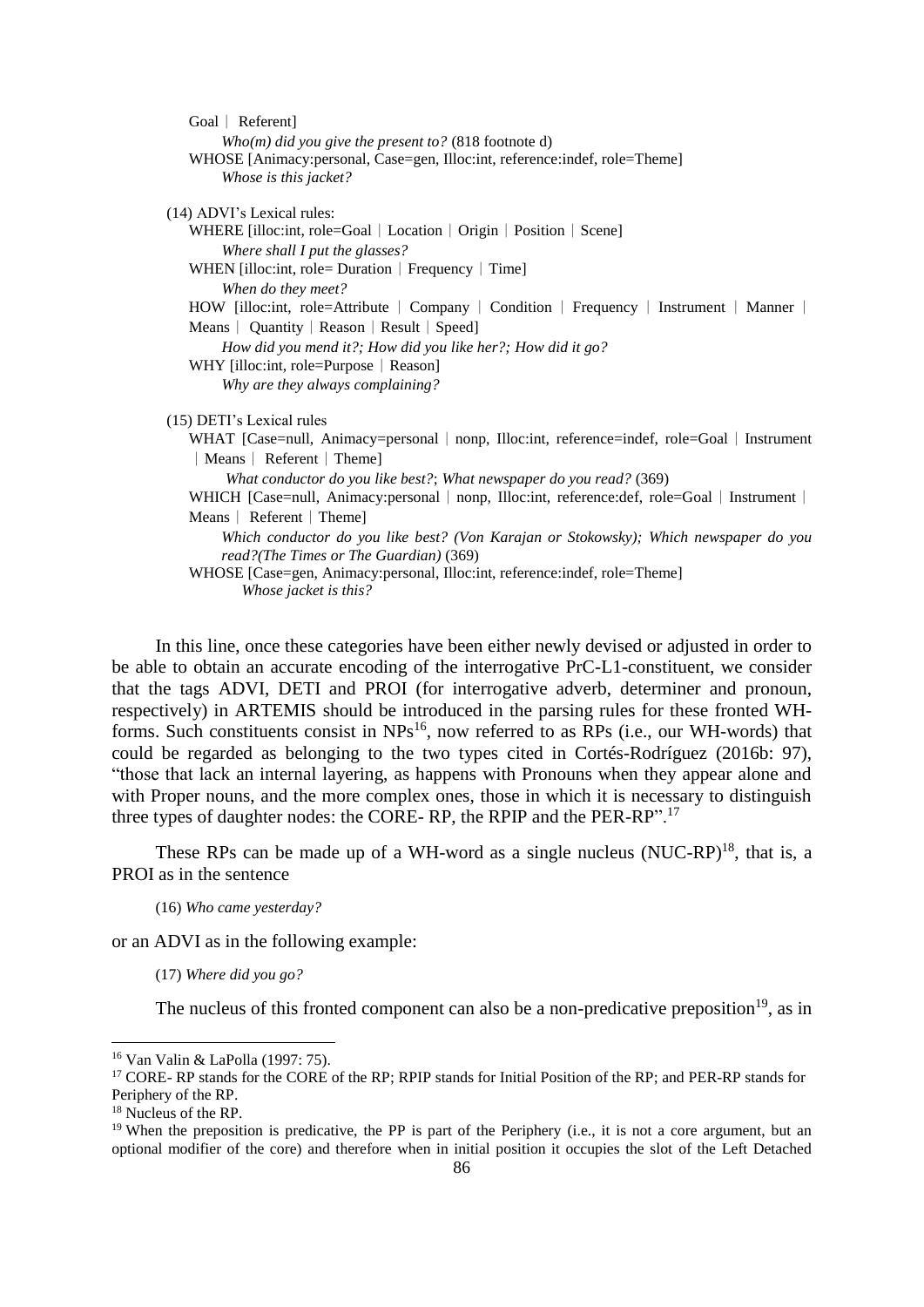*To whom did Manuel give the envelope?*, where the RP in the PP could again be a PROI or an ADVI. However, both cases can be discarded from the present analysis since they both take part of a LDP<sup>20</sup> and not of a PreC-L1.

Likewise, the interrogative WH-constituent may also be part of an extra core RPIP (Referential Phrase Initial Position) slot and hence regarded as a DETI:

(18) *Which students came to your office?*

This DETI must always be followed by a CORE-RP node with an obligatory NUC-RP (N or Adj) that could be optionally modified by an MP.

(19) Which books have you lent him?  $(818) \rightarrow$  DETI RP

(20) *What composers do you like best?* (819)  $\rightarrow$  DETI RP

(21) *Whose beautiful antiques are these?*  $\rightarrow$  DETI MP RP

In turn, this DETI could also take part in a fronted PP like:

(22) *To which students did Manuel give the books?* <sup>21</sup>

An ADVI could also be the constituent in this RPIP, as long as the NUC-RP is an adjective:

(23) *How old are you?*

All this implies having to redesign the parsing rules for phrasal constituents in Cortés-Rodríguez (2016b) as follows:

Modified syntactic rules for phrasal constituents

- (24) RP -> RPIP CORE-RP PER-RP || RPIP CORE-RP || CORE-RP PER-RP || CORE-RP || **ADVI** || PRO || PROD || **PROI** || PROP || PROQ || NOUX
- (25) RPIP -> PART ART || PART DETP || PART DETD || **ADVI** ||ART || DETP || DETD || **DETI** || RP || MP
- (26) NUC-RP-> N || ADJ || ADJ PER-NRP || **ADVI** || PROD || **PROI** || PROP || PROQ || NUMC || NUMO || DETQ PER-NRP N PER-NRP|| DETQ PER-NRP N || DETQ N PER-NRP || DETQ N || PER-NRP N PER-NRP|| PER-NRP N || N PER-NRP || NUMC PER-NRP N PER-NRP|| NUMC PER-NRP N || NUMC N PER-NRP || NUMC N || NUMO PER-NRP N PER-NRP|| NUMO PER-NRP N || NUMO N PER-NRP || NUMO N || NUMO NUMC PER-NRP N PER-NRP|| NUMO NUMC PER-NRP N || NUMO NUMC N PER-NRP || NUMO NUMC N || NUMC NUMO PER-NRP N PER-NRP|| NUMC NUMO PER-NRP N || NUMC NUMO N PER-NRP || NUMC NUMO N

### **5. PRODUCTION RULES**

Three subdivisions inside this section will organize the syntactic rules of our WHQs according to the presence and nature of a 'helping verb' in CORE-initial position. In 5.1 below, the rules elicited illustrate those interrogatives characterized by the presence of a

Position (LDP) and not that of the PrCS (see the explanation of the syntactic template selection principle in section 3 above).

<sup>20</sup> See previous note.

<sup>21</sup> Van Valin & Lapolla (1997:175).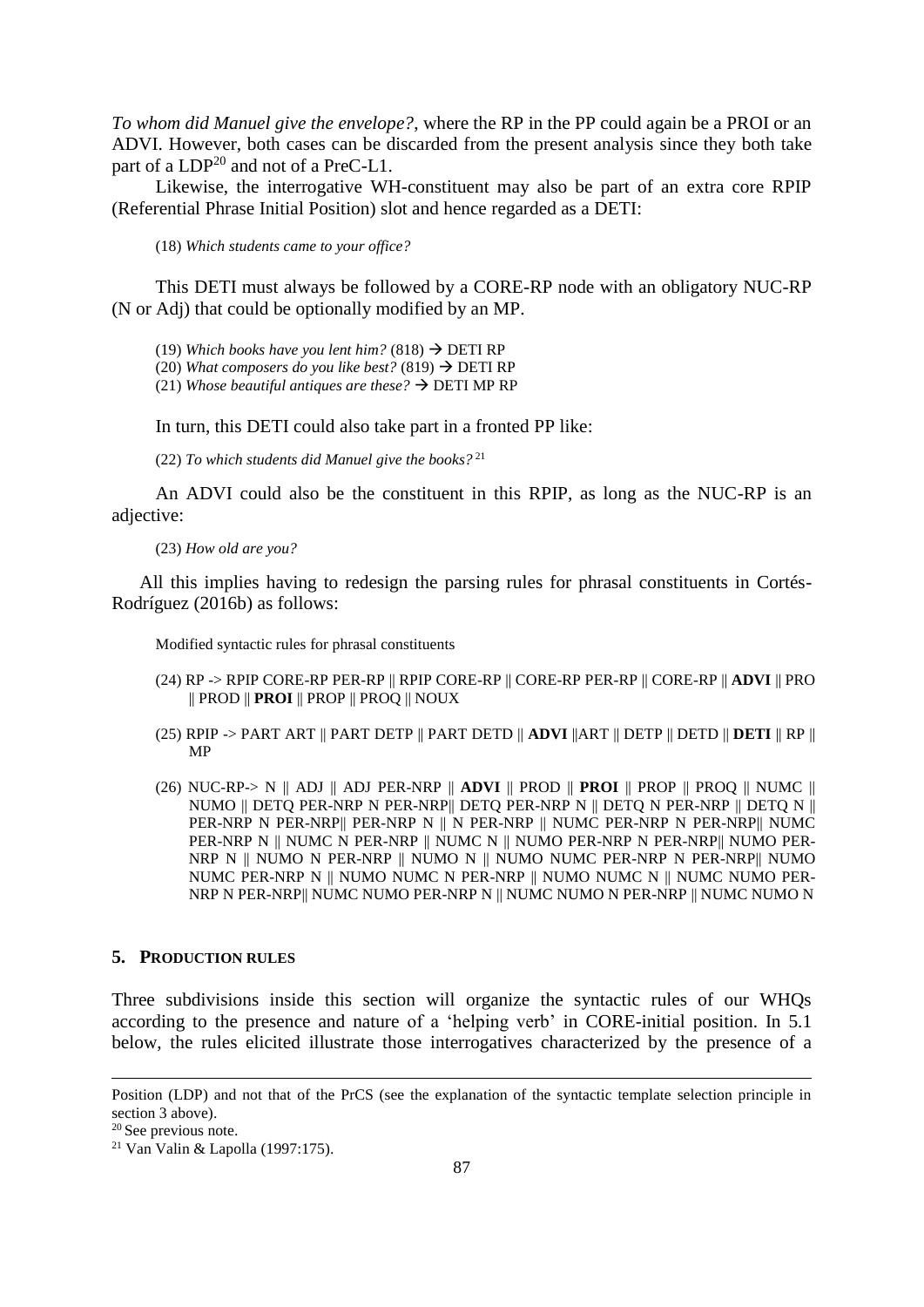single NUC in CORE-initial position. The other two subsections (5.2 and 5.3) will be devoted to the presence of a 'helping verb' (an auxiliary verb or a modal verb) before the NUC in the CORE-node.

The use of auxiliaries represents one of the most resourceful means to form questions in English and they generally divide into primary and modal auxiliaries. <sup>22</sup> Primary auxiliaries, or AUX in this paper, are semantically associated with the grammatical categories of tense, aspect and voice (*be*, *have* and *do*). <sup>23</sup> Modal auxiliaries (*can, could, dare, have to, may, might, must, need, ought to, shall, should, will, would*) are mainly associated with the expression of a modal meaning.

Modal verbs can have a dual nature or modality, and both senses are present in all of them.<sup>24</sup> On the one hand, we have the deontic modality, which could roughly correspond to modes of expressing 'permission', 'obligation' or 'volition'. All these values are encoded in the AVM for the tag MODD proposed for ARTEMIS in Cortés-Rodríguez and Mairal-Usón (2016). Alternatively, we have the epistemic modality, for which Cortés-Rodríguez & Mairal-Usón (2016) propound MODST, a tag in the GDE of our parser, whose AVM encapsulates values like 'possibility', 'necessity' and 'prediction'.

## 5.1 *WHQs with NUC in CORE-initial position*

The two considerations mentioned above for the formulation of the WHQs syntactic rules within ARTEMIS imply that the most elemental frame for the syntactic rules of WHQs in ARTEMIS has to be a parsing rule with no arguments in the CORE-node (see Fig. 4 below) and with a WH-word which is itself the subject (restricted by [Animacy=personal  $|$  nonp, Case=null  $|$  subj) in the extra core slot. That is, a prototypical kernel-1 construction in which the single ARG (the subject) migrates to the PrC-L1 position where it is saturated by a PROI or a DETI, leaving the CORE subjectless and just lodging a single NUC with irrelevant aspect. The NUC of this kernel-1 construction could only be an enclitic negative PRED if *be* is a stative event in a negative WHQ, otherwise an AUX is required (see section 5.2. below).

For ARTEMIS, as opposed to RRG, examples with stative PREDs (*be* or *have*) are regarded as NUCs which may or may not be attended by an ARG<sup>25</sup>. ARTEMIS feeds on FunGramKB's ontological concepts in order to enrich semantically these interrogative frames with primary auxiliaries.<sup>26</sup>

<sup>22</sup> Modal verbs are called Modal Auxiliaries by Quirk et al. (1985: 120).

<sup>&</sup>lt;sup>23</sup> The fact that this type of auxiliaries can also function as main verbs explains the syntactic rules in 5.1 below.

<sup>&</sup>lt;sup>24</sup> See Quirk et al. (1985: 224ff.) for a further explanation on modality, and Cortés-Rodríguez and Mairal-Usón (2016) and Martín-Díaz (2017) for a translation into RRG terms and a codification within ARTEMIS.

<sup>&</sup>lt;sup>25</sup> See the example with *be* in Fig. 4 and compare it with that in Fig. 5.

<sup>&</sup>lt;sup>26</sup> See Martín-Díaz (2017) for a detailed explanation of the dyadic concepts in FunGramKB ( $[+BE_0$ 00], [+BE\_01], [+BE\_02], [+COMPRISE\_00], [+HAVE\_00] and [+HOLD\_00]) used in the enhanced codification of syntactic rules for YNQs with *be* and *have* as nuclear PREDs in CORE-initial position. These can be also extrapolated to our WHQs.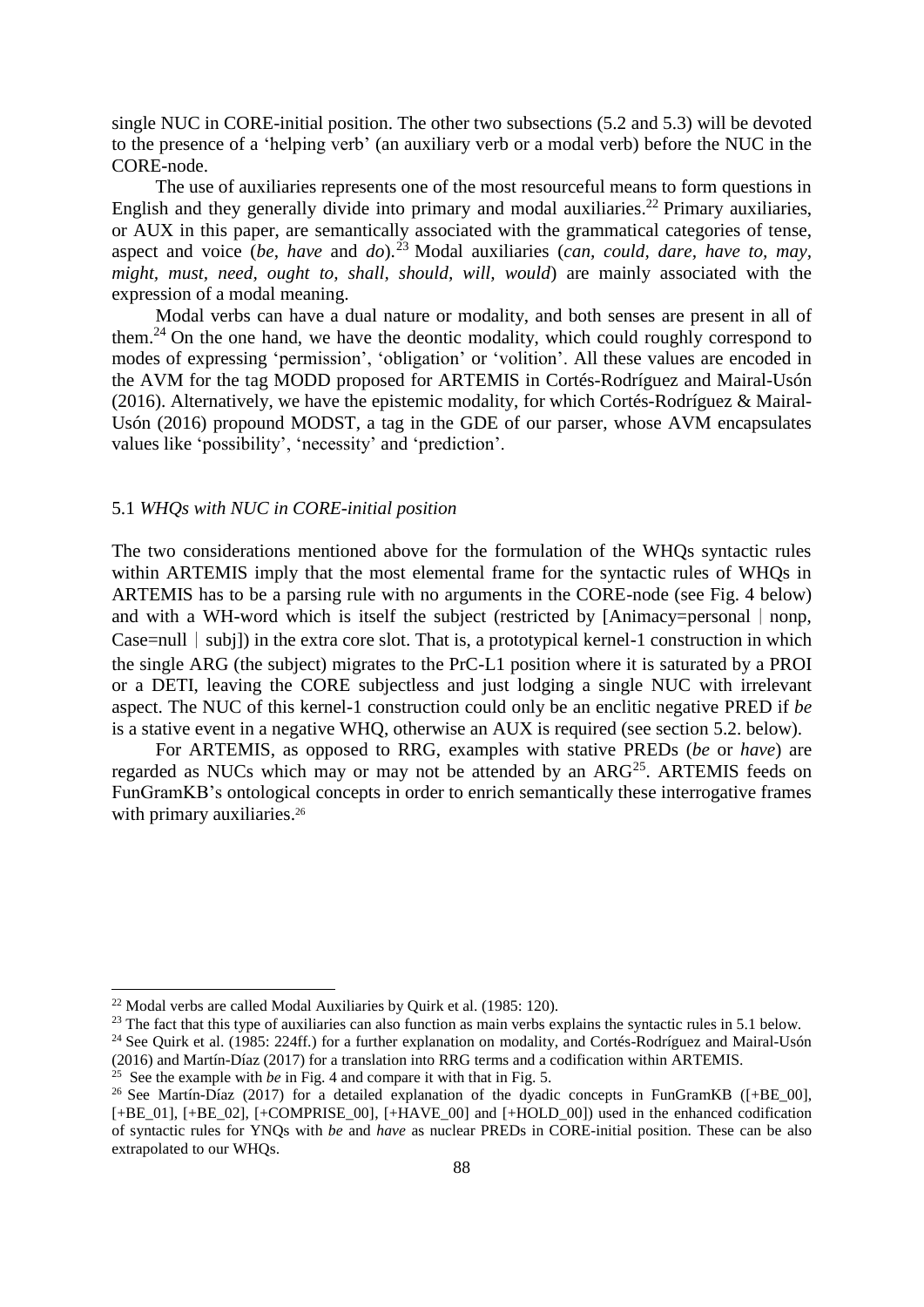

Likewise, in an original kernel-2 construction, one of the semantic arguments can be also transferred to the PreC-L1 position and leaving the CORE subjectless, but occupied by the NUC and the other semantic argument.



The reduction of core slots in this type of WHQs blocks the existence of kernel-3 constructions as possible syntactic alternatives, since the CORE will always lack a subject that has migrated to the PreC-L1 slot.<sup>27</sup>

-

 $27$  This rule illustrated in Fig. 6 is similar (except for the PreC-L1 slot) to the one elicited for YNQs in Martín-Díaz (2017) where YNQs with stative nuclear PREDs like *be* and *have* and with two ARGs (*Has she a car?* or *Isn't she a lawyer?*) exemplify the ARG-NUC (or S-O) inversion.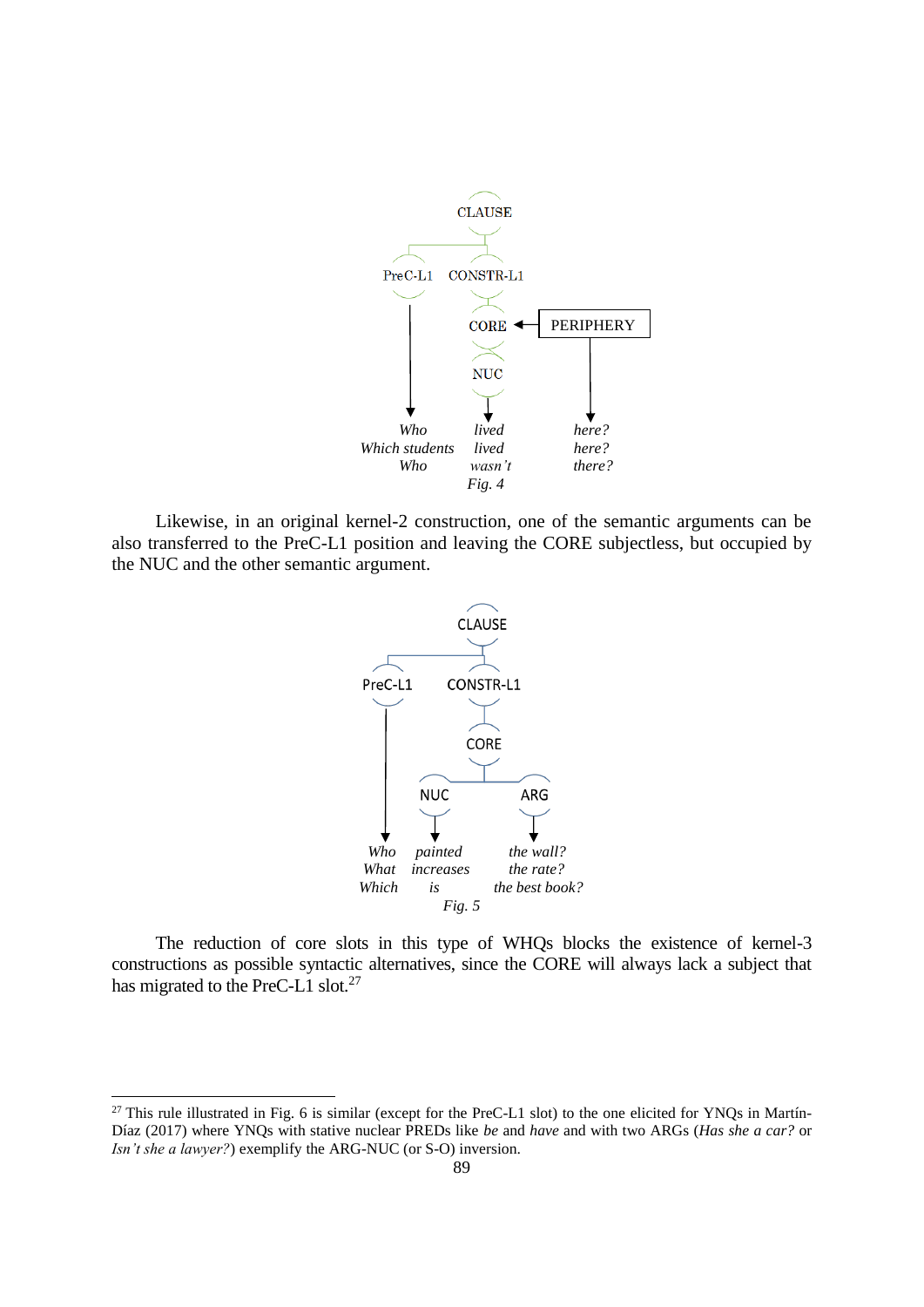

In other words, the three frames derived out of these interrogatives are always preceded by a PreC-L1 subject (DETI or PROI constrained by the restriction [Animacy=personal  $\vert$ ] nonp, Case=null | subj]), which can be accompanied by a single NUC with either one or two ARG(s) in the CORE node. Only when an enclitic negative form appears in the input sentence will this NUC be restricted by the use of certain ontological concepts in FunGramKB to a stative PRED.<sup>28</sup>

### 5.2 *WHQs with AUX in CORE-initial position*

As it happened in our parsing rules for YNQs, the initial position of AUX in the CORE-node of WHQs will indicate the interrogative illocutionary force of the clause, however in this case this AUX is reinforced by the fronted WH-element in the PreCL1 position. The most basic parsing rule for these WHQs is a Kernel-1 construction (Fig. 7 below) in which the subjectargument has been fronted to the extra core slot and the subjectless CORE only lodges an initial AUX (either *be* for progressive aspect or *have* for perfective aspect) followed by NUC.



<sup>28</sup> See footnote 26.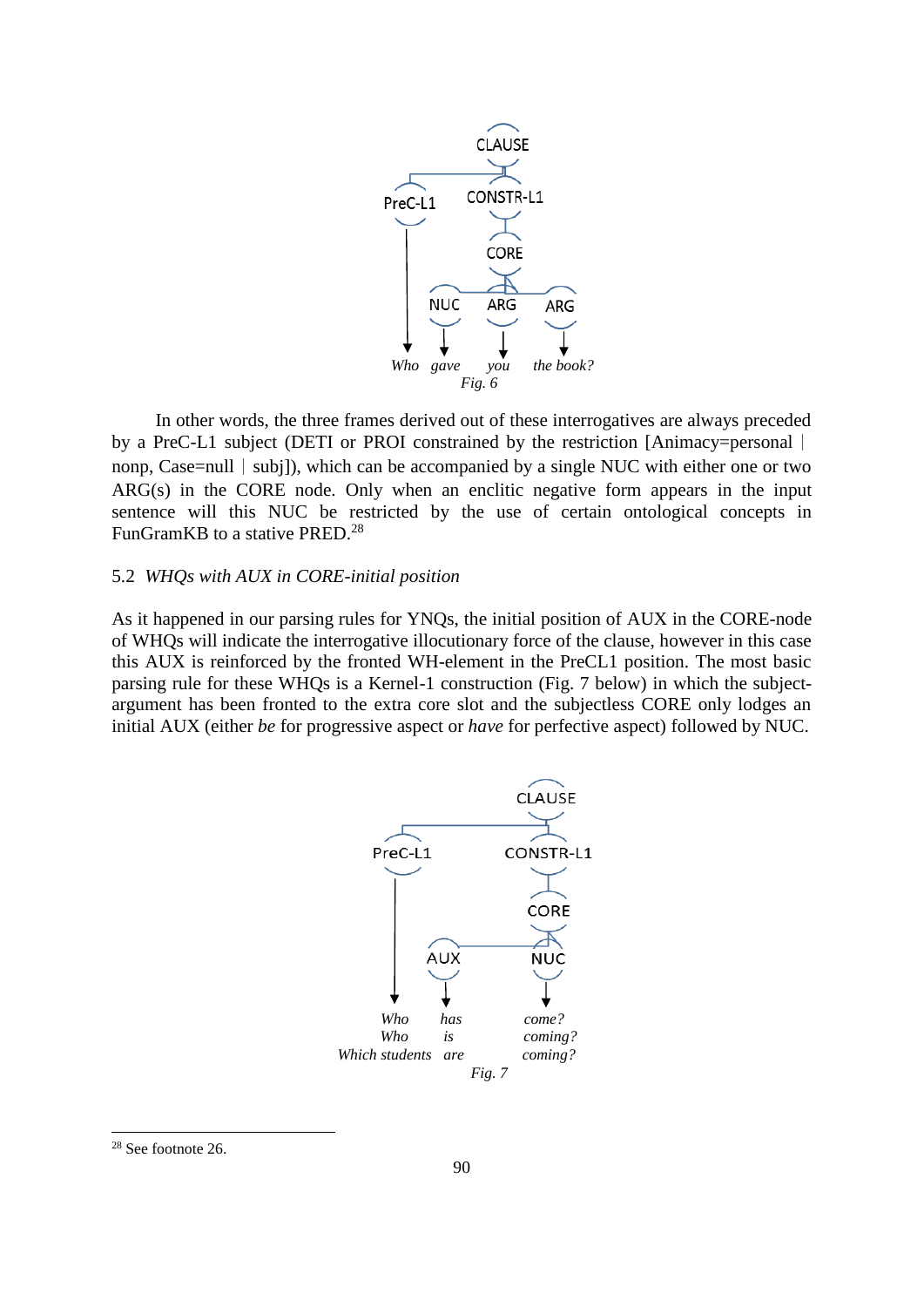This parsing rule will not only cover the negative structures with the primary auxiliaries *be* and *have* mentioned above, but also all those cases with irrelevant aspect in which *do*insertion is required (see Fig. 8 below)<sup>29</sup>; that is, including the negative counterparts of those cases in section 5.1. above in which a single NUC in the CORE is used:



The rest of frames for these WHQs, fronted by other PROI except for the token WHO, inherit the structure of their English YNQ counterparts (Figs. 9-11):



-

<sup>29</sup> For the relation between *do*-insertion and irrelevant aspect within ARTEMIS see Díaz-Galán and Fumero-Pérez (2016).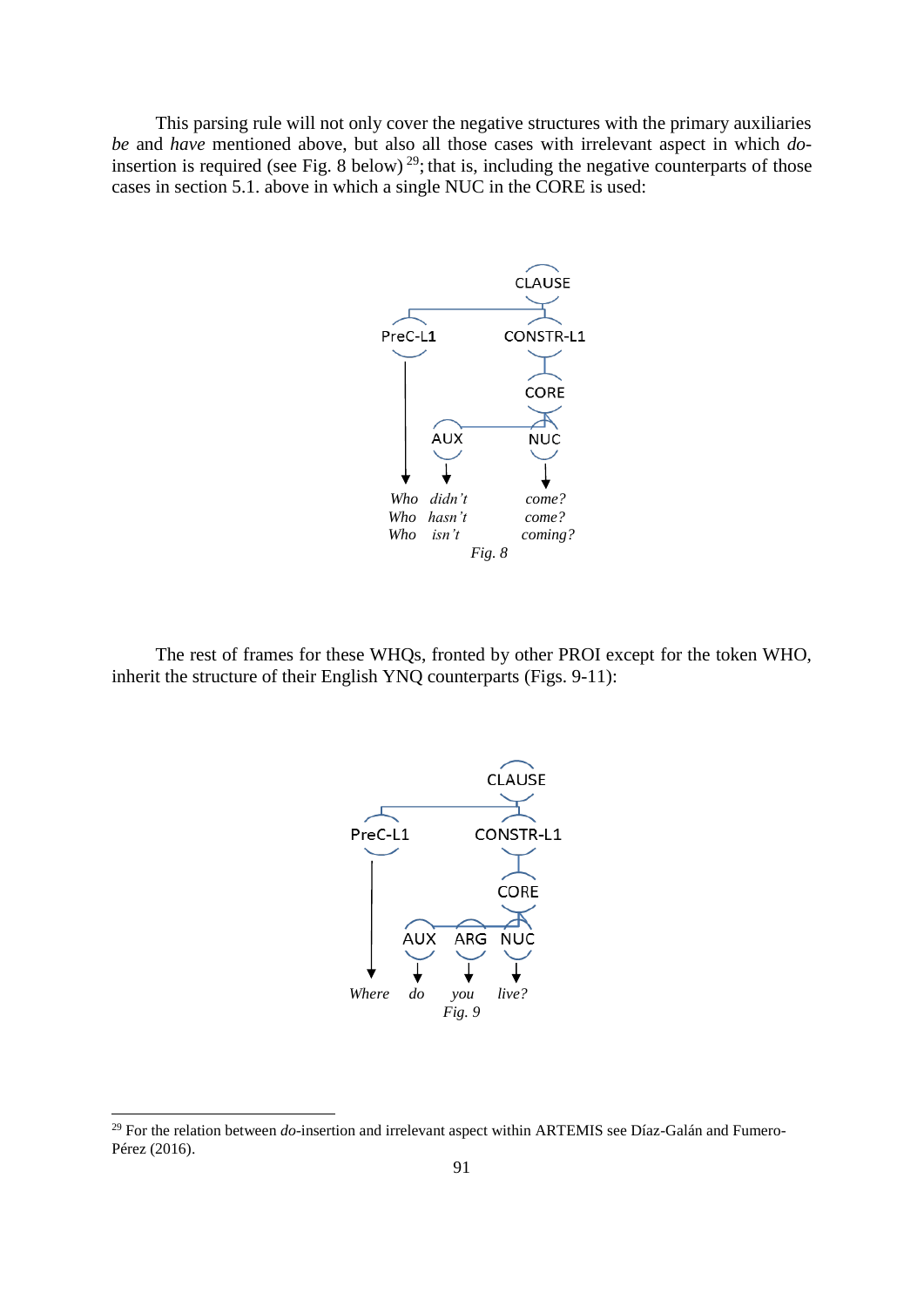

### 5.3 *WHQs with Modals in CORE-initial position*

The Core initial position of our English WHQs can be occupied by either a deontic Modal (MODD), or an epistemic Modal (MODST). The following two subsections 5.3.1. and 5.3.2. will be respectively devoted to their corresponding analysis in ARTEMIS.

### 5.3.1 *WHQs with MODD in CORE-initial position*

Once again the presence of a PROI or a DETI (restricted by [Animacy=personal  $|$  nonp, Case=null | subj]) in the PreC-L1 entails a kernel-1 construction with a subjectless CORE (Fig. 12) which lodges, on this occasion, a single MODD (which can be a positive or an enclitic negative form) and a NUC.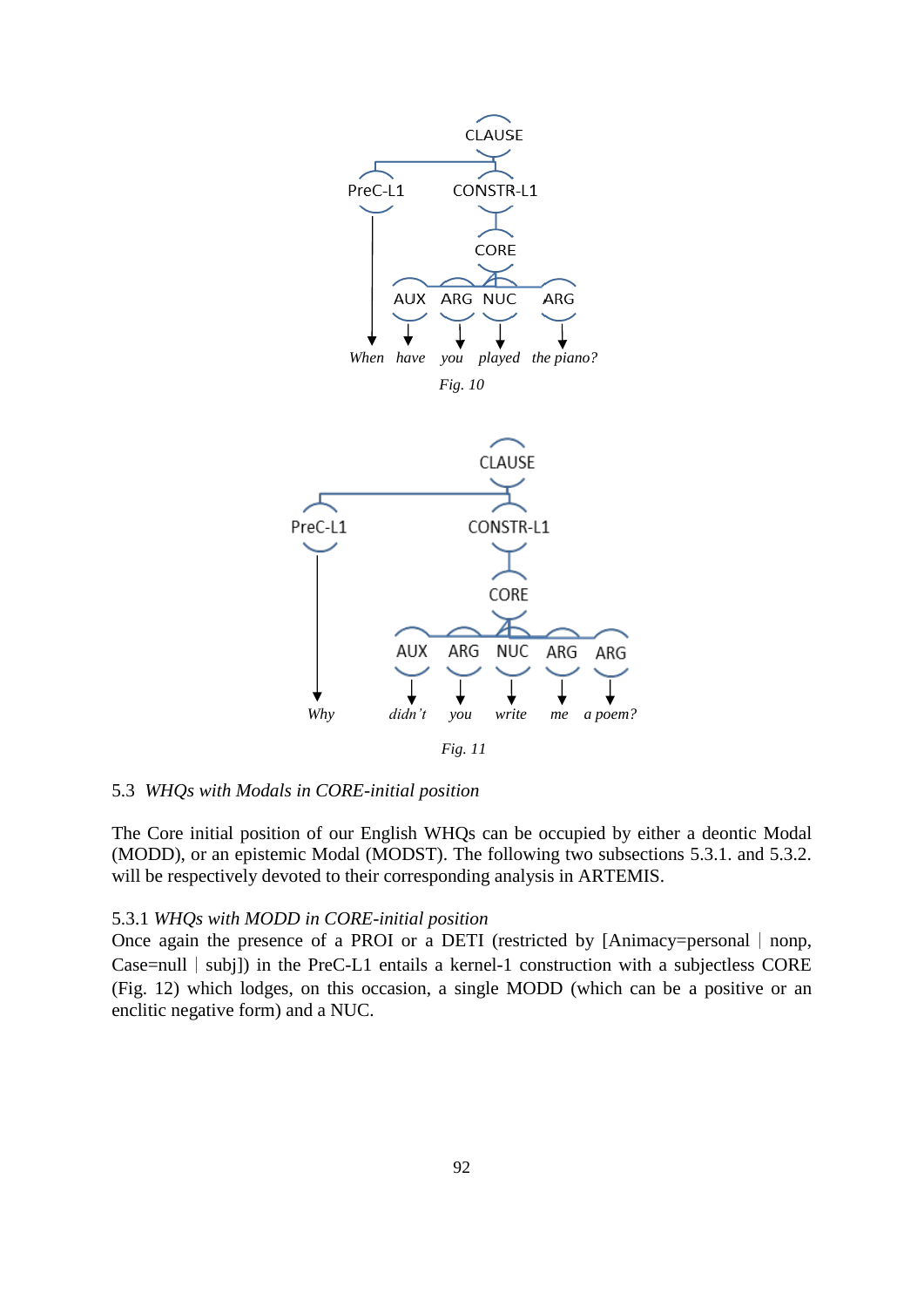

The rest of frames for this type of WHQs with a fronted WH-component other than WHO will inherit the formulation rules of their English YNQ counterparts with an initial MODD in the CORE node (Figs. 13-15 below):



 *Fig. 14*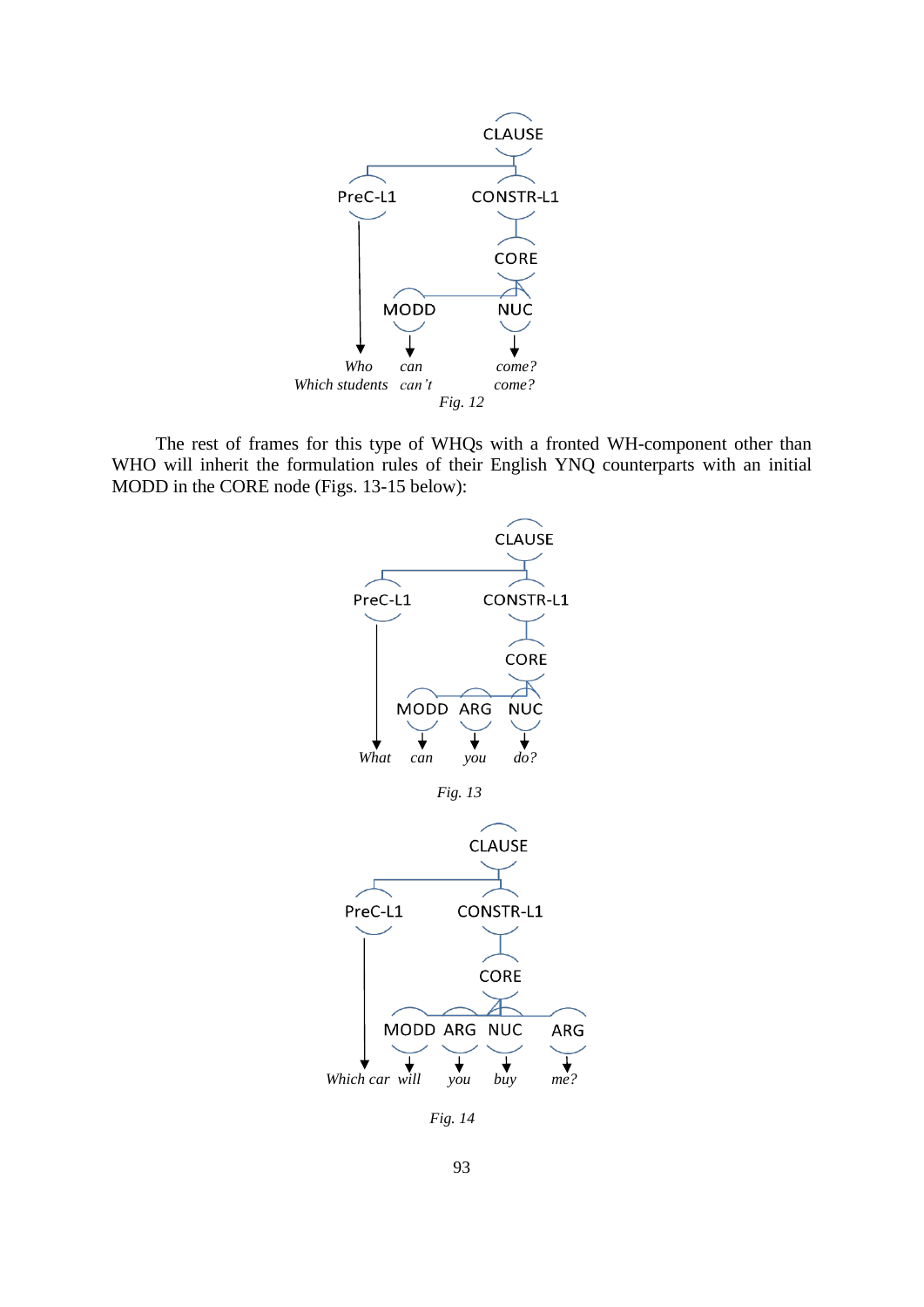

### *5.3.2 WHQs with MODST in CORE-initial position*

A restricted PROI or DETI in the PreC-L1 also entails here a kernel-1 construction with a subjectless CORE (Fig. 16 below). On this occasion, this CORE lodges a single MODST (which can also be a positive or an enclitic negative form) and a NUC.



*Fig.16*

The rest of frames for this type of WHQs with a fronted WH-component other than those restricted by the constraint [Animacy=personal  $|$  nonp, Case=null  $|$  subj] will inherit the formulation rules of their English YNQ counterparts with an initial MODST in the CORE node (Figs. 17-19):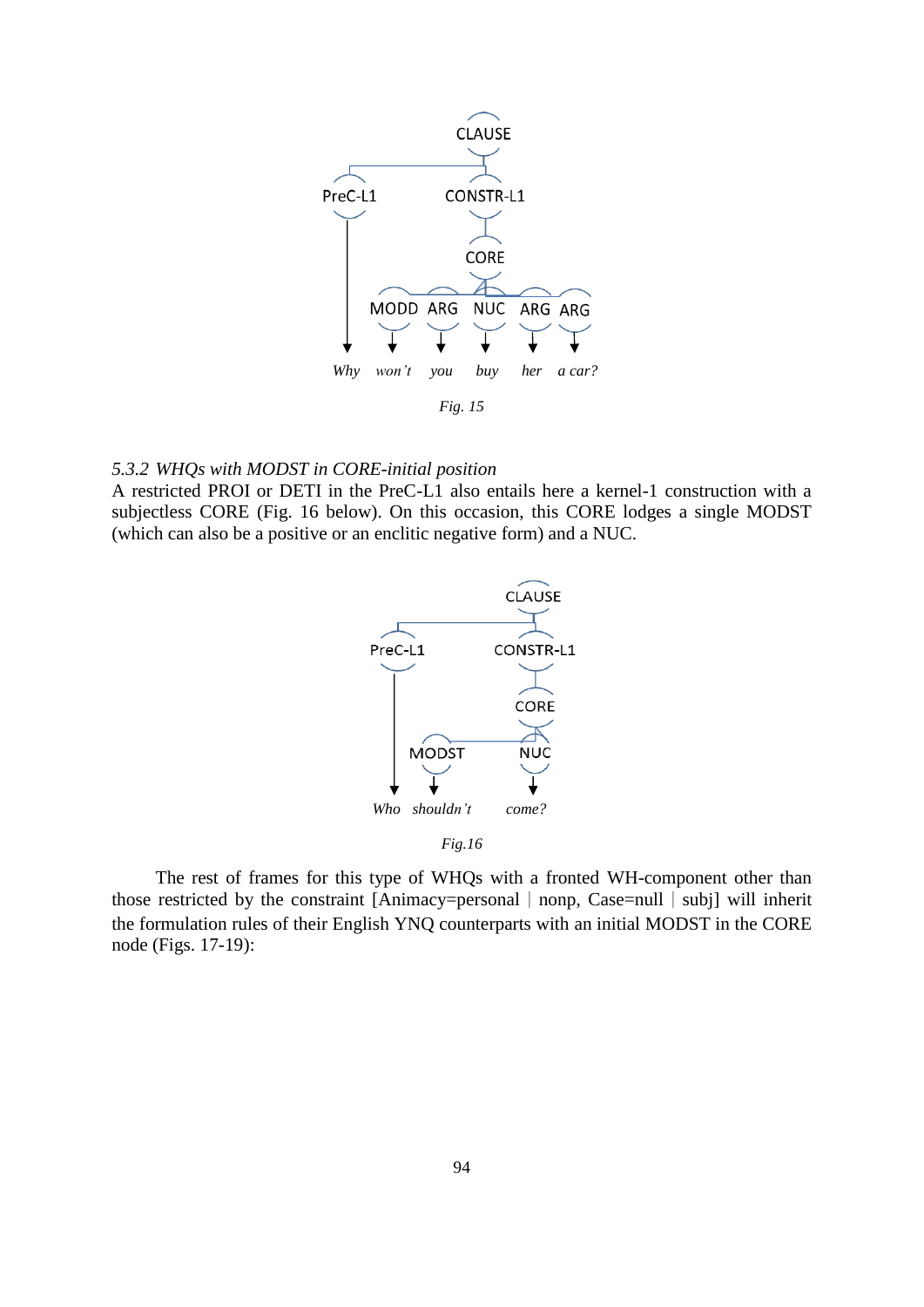

*Fig. 17*



 *Why might John be the thief?*

*Fig. 18*



*Fig.19*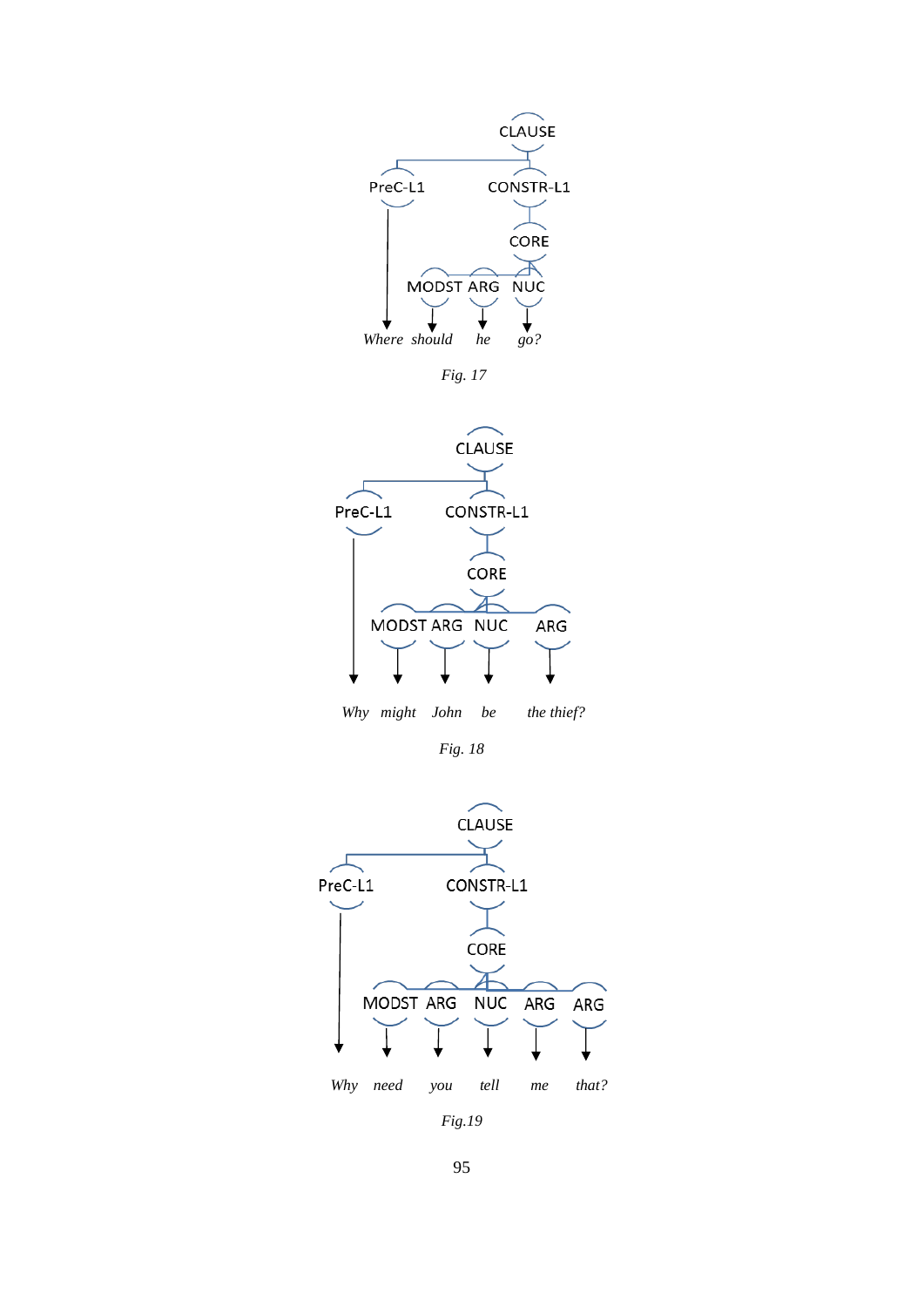#### **6. CONCLUSIONS**

The main objective of this paper has been to enable a correct parsing of WH*-*interrogative structures within ARTEMIS. In order to do that, a series of production rules and AVMs have been proposed inside the GDE of our computer application. Out of these production rules, syntactic rules become particularly relevant since the presence of initial WH-forms in the PCS (or the PreC-L1 position) reveals itself as fundamental for the morphosyntactic analysis of the input sentence ARTEMIS needs to do in order to parse an interrogative. On the other hand, the crucial role that RRG grammatical operators like illocutionary force, modality and status play in the development of an interrogative structure needs to be incorporated to the codification of its constituents. This is done through the selection of a sequence of features that together will conform the AVMs lodging the categories and attributes that will ultimately allow the system to constrain this parsing process (see (8) to (12) in section 4 above).

Likewise, the specific grammatical tokens that introduce these interrogatives (i.e., the different WH-pronouns, WH-determiners, and WH-adverbs) also need to be encoded as instances of the lexical rules in the GDE, where specific values like "case" and "animacy" have also been proposed (see (13) to (15) in section 4 above), contributing thus to the refinement of the necessary constraints.

As a conclusion to the current analysis, the following inventory of CORE-frames is propounded for our WH-interrogatives (see Fig. 20 below). In it, fifteen CORE-frames form the full gamut of syntactic rules for WHQs in English, always preceded by a WH-constituent that can occasionally be restricted to a specific form, as explained above, but where the attribute "illoc" must always be encoded as a feature in the PreC-L1 node that comes to reinforce the interrogative core.

This analysis has enabled us to classify these fifteen CORE-frames as follows: Three of them are headed by a NUC-node where aspect is irrelevant. Out of these three, only one is an argumentless syntactic rule (i.e., a single-NUC CORE-frame). A set of four CORE-frames follows having in common the presence of an AUX in initial position, and where *be* and *have* are aspectual markers and *do* is not (or rather marks an irrelevant aspect). Subsequently, two more sets of four CORE-frames each have been elicited to convey modality in our WHQs, one of these sets is always fronted by a MODD in the linearization of constituents, and the other one is characteristically headed by a MODST in the syntactic sequence.



*Fig. 20: Inventory of CORE-frames for WHQs*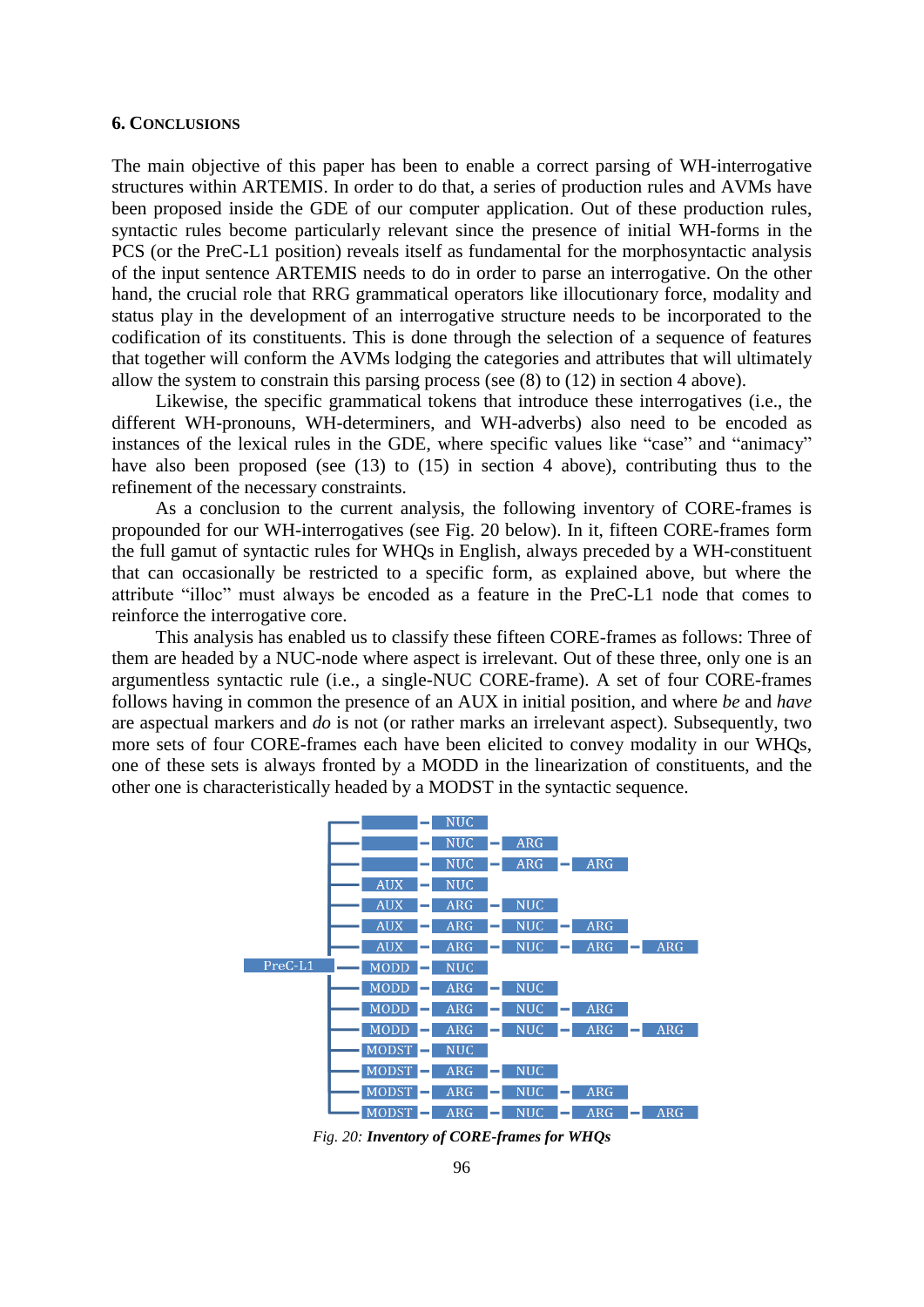We can claim that the catalogue of ten CORE-frames for English YNQs proposed for the GDE in Martín-Díaz (2017) can, almost identically, be proposed in this account for our WHQs.<sup>30</sup> However, five new CORE-frames always headed by a PreC-L1 position have been specifically identified in this paper: NUC; NUC-ARG; AUX-NUC; MODD-NUC; MODST-NUC. All of them imply the absence of a subject argument in the CORE-node of a kernel-1 construction (see examples in Figs. 4, 5, 7, 12 and 16 in section 5 above). This COREargument, following the syntactic template selection principle in RRG (Van Valin & LaPolla 1997: 174), is said to migrate to the extra core slot of our syntactic rule, where it plays its interrogative role as a WH-constituent.

In this sense, some new categories (with their corresponding attributes and values) and lexical tokens have been found indispensable in order to show the restrictions that seem to constrain these fronted WH-forms. In this sense, we can conclude that the PreC-L1 position in the above-mentioned five CORE-frames can only be saturated by either a single interrogative pronoun (more specifically, a pronoun constrained by the restriction [PROI: WHAT<sup>31</sup> | WHO<sup>32</sup>]) or a phrasal constituent fronted by an interrogative determiner with the following constraint [DETI: WHAT<sup>33</sup> | WHICH<sup>34</sup>]) and followed by a CORE-RP node.

#### **REFERENCES**

Cortés-Rodríguez, F. (2016a). *Parsing simple clauses within ARTEMIS: The computational treatment of the layered structure of the clause in Role and Reference Grammar*. Paper presented at the 34th International Conference of the Asociación Española de Lingüística Aplicada (AESLA). Alicante. April, 14-16.

Cortés-Rodríguez, F. (2016b). Towards the computational implementation of Role and Reference Grammar: Rules for the syntactic parsing of RRG phrasal constituents. *Círculo de Lingüística Aplicada a la Comunicación,* 65, 75-108.

Cortés-Rodríguez, F. & Mairal-Usón, R. (2016). Building an RRG computational grammar. *Onomázein,* 34, 86-117.

Díaz-Galán, A. & Fumero-Pérez, M. C. (2016). Developing parsing rules within ARTEMIS: the case of DO auxiliary insertion. In C. Periñán-Pascual & E. Mestre i Mestre (Eds.), *Understanding Meaning and Knowledge Representation: From Theoretical and Cognitive Linguistics to Natural Language Processing* (pp.283-302). Cambridge: Cambridge Scholars Press.

Mairal-Usón, R. & Ruiz de Mendoza Ibáñez, F. (2008). Levels of description and explanation in meaning construction. In Ch. Butler & J. Martín Arista (Eds.), *Deconstructing Constructions* (pp. 153–198). Amsterdam/Philadelphia: John Benjamins.

<sup>30</sup> See footnote 27.

<sup>31</sup> *What increased the rock continent of North America?*

<sup>32</sup> *Who came yesterday?*

<sup>33</sup> *What orchestra conductor is directing?*

<sup>34</sup> *Which students came?*